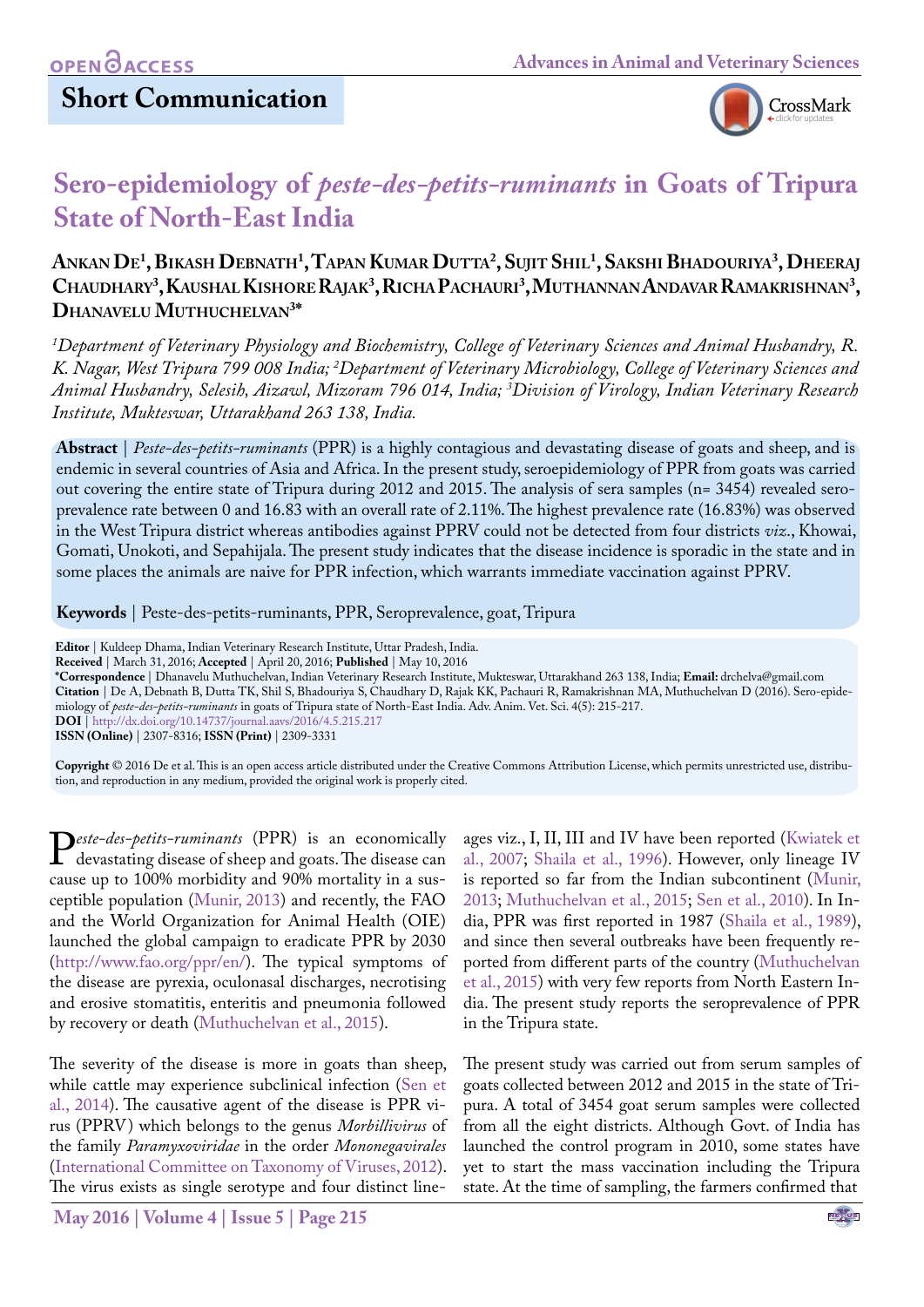<span id="page-1-1"></span>**Table 1:** Seroprevalence of PPRV in goats of Tripura state between 2012 and 2015

| Name of the<br><b>District</b> | <b>Number</b><br>of samples<br><b>Screened</b> | Number of positive<br>in Competitive<br><b>ELISA</b> | Percent<br>Prevalence                         | Age-wise prevalence<br>Number of positive samples/<br>total number of samples<br>(percentage of positive samples) |                                                            |
|--------------------------------|------------------------------------------------|------------------------------------------------------|-----------------------------------------------|-------------------------------------------------------------------------------------------------------------------|------------------------------------------------------------|
|                                |                                                |                                                      |                                               | <6 months                                                                                                         | >6 months                                                  |
| West Tripura                   | <b>202</b>                                     | 34                                                   | 16.83                                         | 10/94(10.64)                                                                                                      | 24/108 (22.22)                                             |
| South Tripura                  | 1140                                           | 19                                                   | 1.67                                          | 2/348(0.57)                                                                                                       | 6/274(2.19)                                                |
| North Tripura                  | 622                                            | 8                                                    | 1.27                                          | 8/546(1.47)                                                                                                       | 11/594(1.85)                                               |
| Dhalai                         | 636                                            | 12                                                   | 1.89                                          | 4/222(1.80)                                                                                                       | 8/414(1.93)                                                |
| Khowai                         | 319                                            | $\mathbf{0}$                                         | $\overline{0}$                                | 0/138                                                                                                             | 0/181                                                      |
| Gomati                         | 149                                            | $\mathbf{0}$                                         | $\theta$                                      | 0/46                                                                                                              | 0/103                                                      |
| Unokoti                        | 240                                            | $\theta$                                             | $\mathbf{0}$                                  | 0/112                                                                                                             | 0/128                                                      |
| Sipahijala                     | 146                                            | $\mathbf{0}$                                         | $\theta$                                      | 0/64                                                                                                              | 0/82                                                       |
| Total                          | 3454                                           | 73                                                   | $2.11 \pm 1.92$<br>$(C.I: -1.65)$ to<br>5.87) | 24/1570 (1.53)<br>$1.53 \pm 1.21$<br>$(CI: -0.84$ to 3.9)                                                         | 49/1390 (2.60)<br>$2.60 \pm 2.54$<br>$(CI: -2.38$ to 7.58) |

their animals were not vaccinated for PPR or any other disease. The samples were analyzed using competitive ELI-SA (cELISA) kit as per the method described elsewhere ([Singh et al., 2004\)](#page-2-9). Samples with percentage inhibition (PI) of ≥40% were considered positive for PPR-specific antibodies. The apparent and true prevalence were calculated as described elsewhere [\(Balamurugan et al., 2014](#page-1-0)). The confidence interval (95% CI), Mean  $\pm$  SE and  $\chi^2$  test were estimated using statistical analysis system (SAS) software version 9.3 package (SAS India Ltd., Mumbai).

The state of Tripura has sheep and goat population of about 7 lakh, mostly held as backyard farming. PPR is considered as emerging/re-emerging disease in the state. The state shares a porous international border with Bangladesh, which is also an endemic country for PPR. Recently, we reported a confirmed outbreak of PPR in Tripura [\(Muthuchelvan et al., 2014\)](#page-2-1), wherein the outbreak strain is more closely related to Bangladeshi strains that emphasized the continuous surveillance of the disease in the endemic regions.

Goat serum samples (n= 3454) collected from unvaccinated animals were screened for the presence of antibodies against PPRV and their percentage seropositivity with the prevalence, are presented for each district in [Table 1.](#page-1-1) Overall prevalence from the state was 2.11%, which is very low to the earlier report of 61.11% with a limited number of samples (n=18) and also lower to the whole of North East (11.63%) ([Balamurugan et al., 2014](#page-1-0)). This result indicates that the state of Tripura experiences sporadic outbreaks of PPR. In addition, antibodies against PPRV could not be detected from four districts *viz.,* Khowai, Gomati, Unokoti, and Sepahijala. This may be due to their geographical location especially in the case of Khowai and Unokoti

districts as they are located in the valleys between two hills, which probably have restricted migration of animals from adjacent districts. Further, animals in these four districts appear to be naive and warrant immediate vaccination. The age-wise prevalence was 2.81 and 3.53% for age group < 6 and > 6 months, respectively. This also supports sporadic nature of the disease in the state. In summary, the present study provides baseline data on seroprevalence of PPR in the state of Tripura, which will help to formulate better control strategies during the time of implementing the on going national control program on PPR.

#### **ACKNOWLEDGEMENT**

The authors thank the Director of Indian Veterinary Research Institute for providing necessary facilities to carry out this work. The study was funded by DBT (BT/158/ NEITBP/2011), Government of India.

#### **CONFLICT OF INTEREST**

AD, BD, TKD and SS collected samples. SB, DC, KKR and RP analyzed the samples. MAR & DM design of experiment, interpretation of results and writing of MS.

### **AUTHORS' CONTRIBUTION**

Authors declare no conflicts of interest.

### **REFERENCES**

<span id="page-1-0"></span>•Balamurugan V, Das S, Raju DSN, Chakravarty I, Nagalingam M, Hemadri D, Govindaraj G, Ibotombi Singh N, Ltu K, Devi M, Sharma K, Gajendragad MR, Rahman H (2014). Prevalence of peste des petits ruminants in goats in